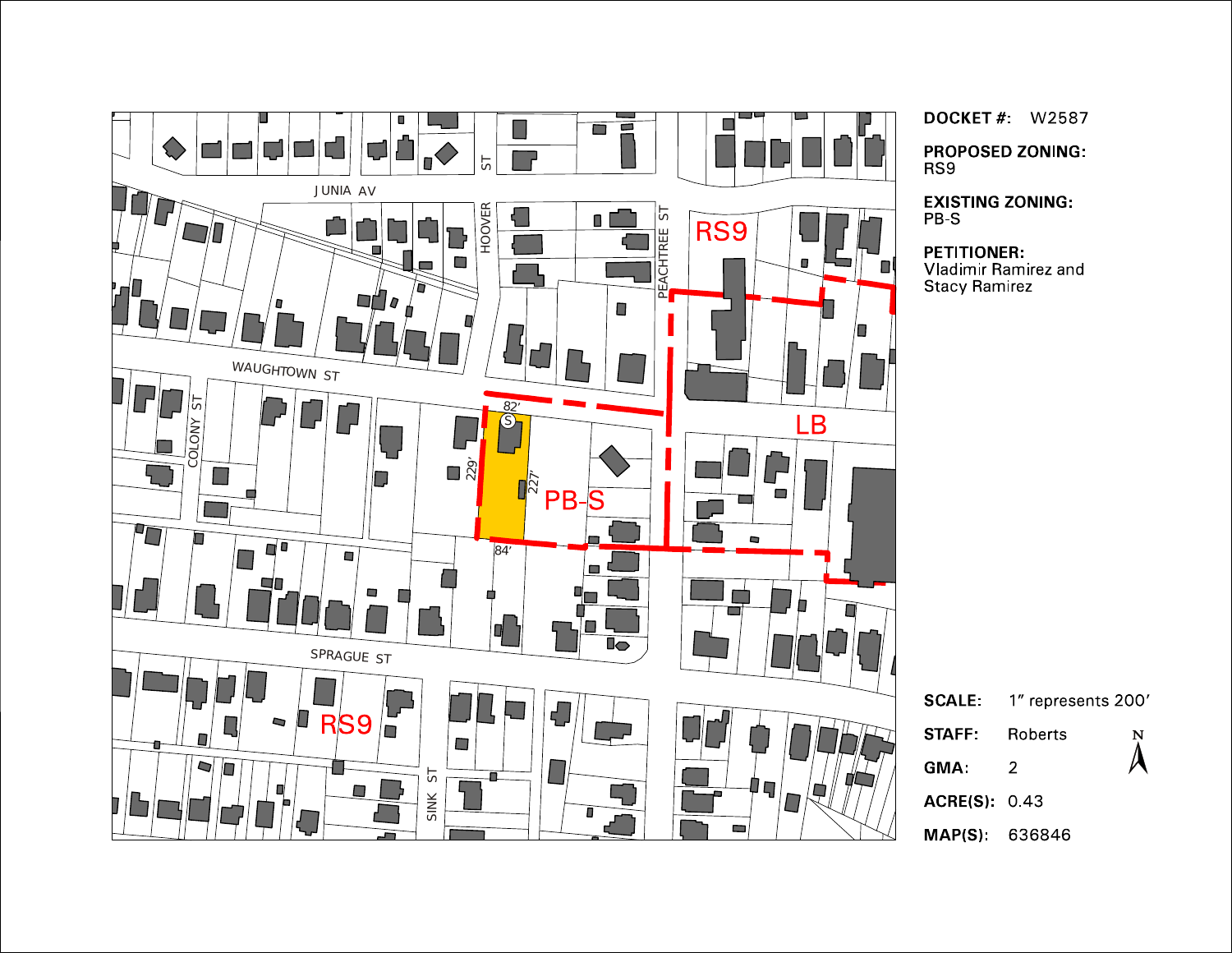November 20, 2002

Vladimir Ramirez and Stacy Ramirez 2720 Willard Road Winston-Salem, NC 27107

RE: ZONING MAP AMENDMENT W-2587

Dear Mr. Ramirez and Ms. Ramirez:

The attached report of the Planning Board to the Board of Aldermen is sent to you at the request of the Aldermen. You will be notified by the City Secretary's Office of the date on which the Aldermen will hear this petition.

Sincerely,

A. Paul Norby, AICP Director of Planning

pc: City Secretary's Office, P.O. Box 2511, Winston-Salem, NC 27102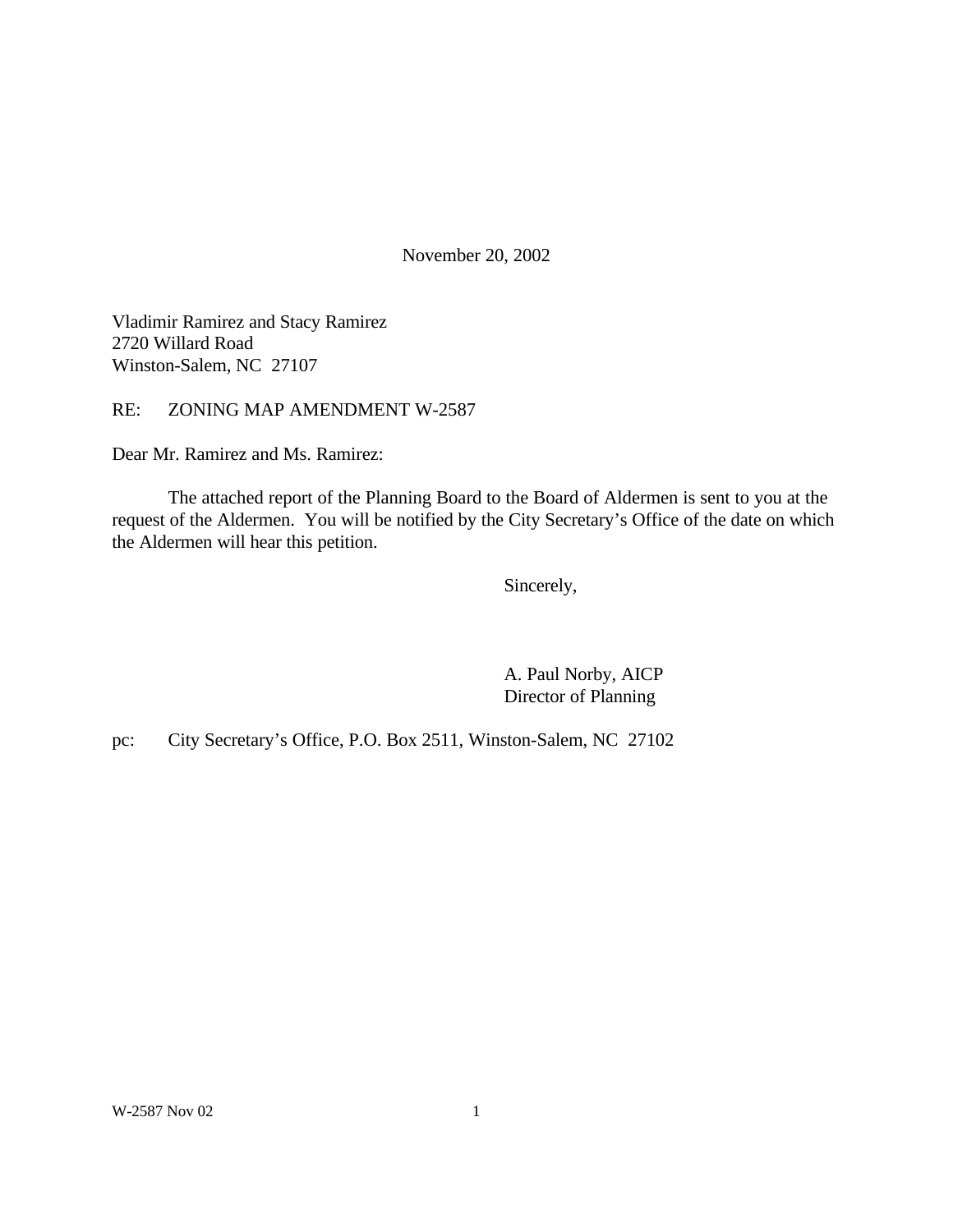# **ACTION REQUEST FORM**

**DATE**: November 20, 2002 **TO**: The Honorable Mayor and Board of Aldermen **FROM**: A. Paul Norby, AICP, Director of Planning

# **BOARD ACTION REQUEST**:

Request for Public Hearing on zoning map amendment of Vladimir Ramirez and Stacy Ramirez

**SUMMARY OF INFORMATION**:

Zoning map amendment of Vladimir Ramirez and Stacy Ramirez from PB-S to RS-9: property is located on the south side of Waughtown Street west of Peachtree Street. (Zoning Docket W-2587).

# **PLANNING BOARD ACTION**:

| <b>MOTION ON PETITION: APPROVAL</b> |                     |
|-------------------------------------|---------------------|
| FOR:                                | <b>UNANIMOUS</b>    |
| <b>AGAINST:</b>                     | <b>NONE</b>         |
| <b>SITE PLAN ACTION:</b>            | <b>NOT REQUIRED</b> |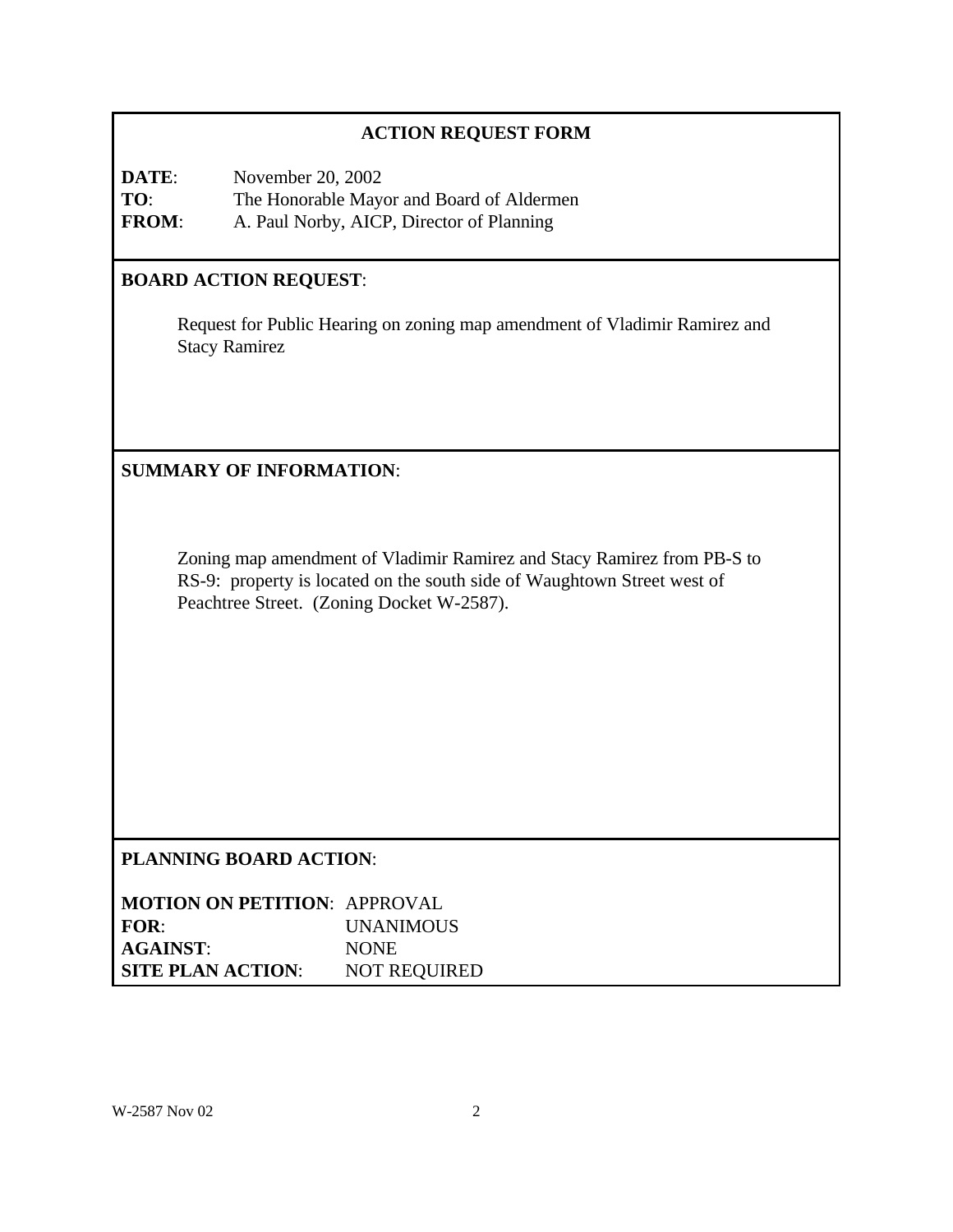#### CITY ORDINANCE - GENERAL USE

Zoning Petition of Vladimir Ramirez and Stacy Ramirez, Docket W-2587

AN ORDINANCE AMENDING THE WINSTON-SALEM CITY ZONING ORDINANCE AND THE OFFICIAL ZONING MAP OF THE CITY OF WINSTON-SALEM, N.C.

\_\_\_\_\_\_\_\_\_\_\_\_\_\_\_\_\_\_\_\_\_\_\_\_\_\_\_\_\_\_\_\_\_\_\_\_\_\_\_

BE IT ORDAINED by the Board of Aldermen of the City of Winston-Salem as follows:

Section 1. The Winston-Salem City Zoning Ordinance and the Official Zoning Map of the

City of Winston-Salem, N.C. are hereby amended by changing from PB-S (Food or Drug Store)

to RS-9 the zoning classification of the following described property:

Tax Block 0747, Tax Lot 121

Section 2. This ordinance shall become effective upon adoption.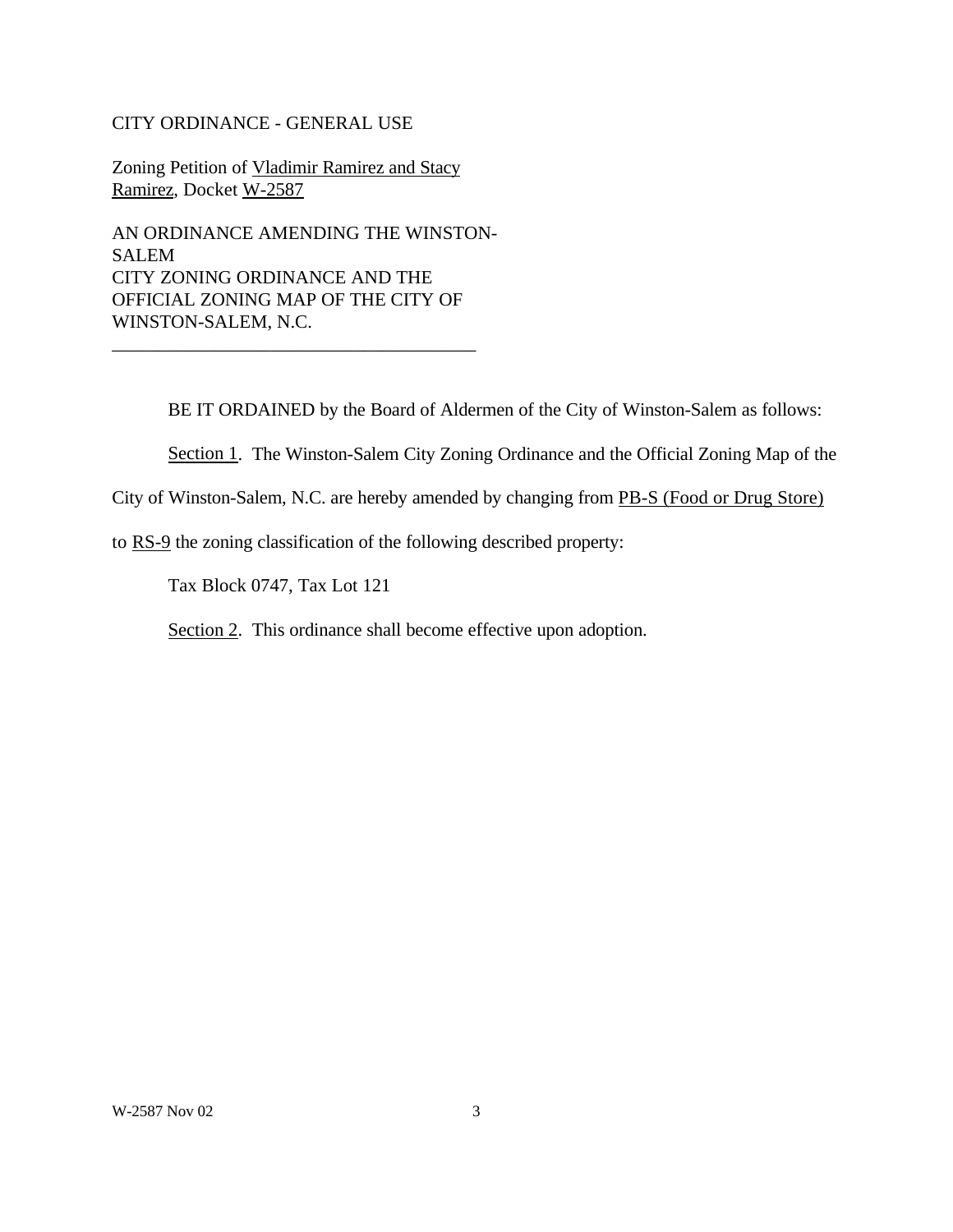## **ZONING STAFF REPORT**

**DOCKET #** W-2587 **STAFF:** Gary Roberts Petitioner(s): Vladimir Ramirez and Stacy Ramirez Ownership: Same **REQUEST** From: PB-S Pedestrian Business District (Food or Drug Store) To: RS-9 Residential Single Family District; minimum lot size 9,000 sf

Both general and special use district zoning were discussed with the applicant(s) who decided to pursue the zoning as requested.

NOTE: This is a general use zoning petition; therefore, ALL uses permitted in the above requested district should be considered.

Acreage: 0.43 acre

# **LOCATION**

Street: South side of Waughtown Street west of Peachtree Street. Jurisdiction: City of Winston-Salem. Ward: Southeast.

## **PROPERTY SITE/IMMEDIATE AREA**

Existing Structures on Site: One single family residential structure. Adjacent Uses:

| North - | Single family residential zoned RS-9. |
|---------|---------------------------------------|
| East -  | Undeveloped parcel zoned PB-S.        |
| South - | Single family residential zoned RS-9. |
| West -  | Single family residential zoned RS-9. |

## **GENERAL AREA**

Character/Maintenance: Well to moderately well maintained single family residences with some neighborhood scale commercial uses to the east in an established, urban neighborhood. Development Pace: Slow.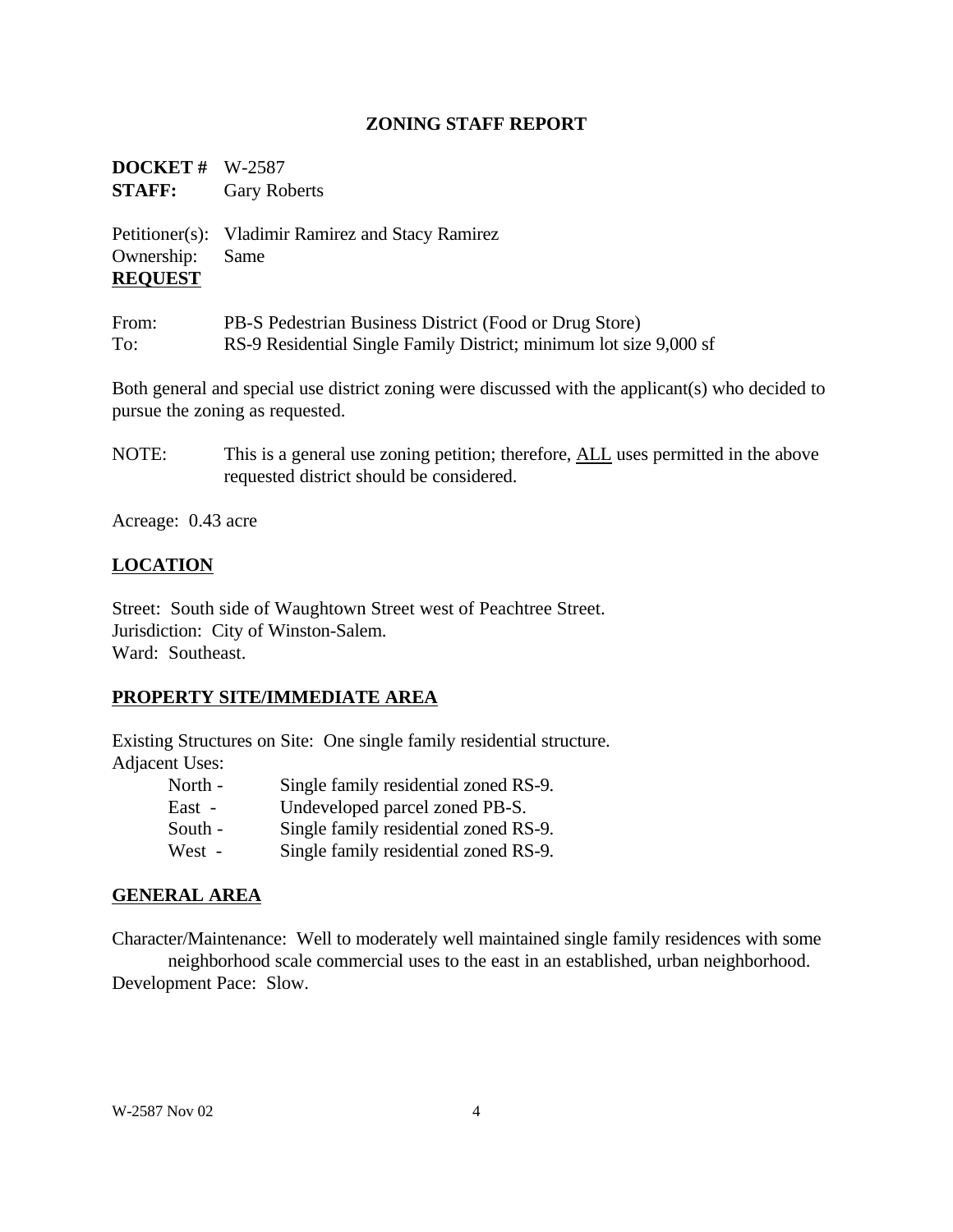### **PHYSICAL FEATURES/ENVIRONMENTAL REVIEW**

Impact on Existing Features: No impact determined with general use request. Topography: Gentle slope downward to the south. Vegetation/habitat: Typical single family residential yard. Water Supply Watershed: Site is not within the boundaries of a water supply watershed.

#### **TRANSPORTATION**

Direct Access to Site: Waughtown Street.

Street Classification: Waughtown Street - major thoroughfare;

Average Daily Traffic Count/Estimated Capacity at Level of Service D (Vehicles per Day): Waughtown Street between Martin Luther King Jr. Dr and East Clemmonsville Road = 9,800/12,700

Sprague Street between Thomasville Road and East Clemmonsville Road = 5,700/12,700 Sidewalks: Both sides of Waughtown Street.

Transit: Routes 26 and 29 along Waughtown Street.

Bike: Route 9, Salem Lake Connector, along Sprague Street; Route 12, Reynolds Park Road Area Loop, along Peachtree Street.

# **HISTORY**

Relevant Zoning Cases:

- 1. W-2502; LB and RS-9 to LB; approved October 10, 2001; northwest corner of Waughtown Street and Pleasant Street,  $\pm 2,200$  feet east of current site; 0.82 acre; Planning Board and staff recommended approval.
- 2. W-2157; LB and RS-9 to PB-S (Food or Drug Store); approved June 2, 1997; southwest corner of Waughtown Street and Peachtree Street, included current site; 1.58 acres; Planning Board recommended denial, staff recommended approval.
- 3. W-2011; LB and RS-9 to LB; approved December 4, 1995; north side of Waughtown Street east of Peachtree Street, 600 feet northeast of current site; 0.67 acre; Planning Board and staff recommended approval.

## **CONFORMITY TO PLANS**

GMP Area (*Legacy*): Urban Neighborhoods (GMA 2).

Relevant Comprehensive Plan Recommendation(s): Historic preservation, rehabilitation and reuse of existing structures are encouraged. Protect existing neighborhoods through the creation of opportunities and incentives for their rehabilitation, redevelopment and revitalization.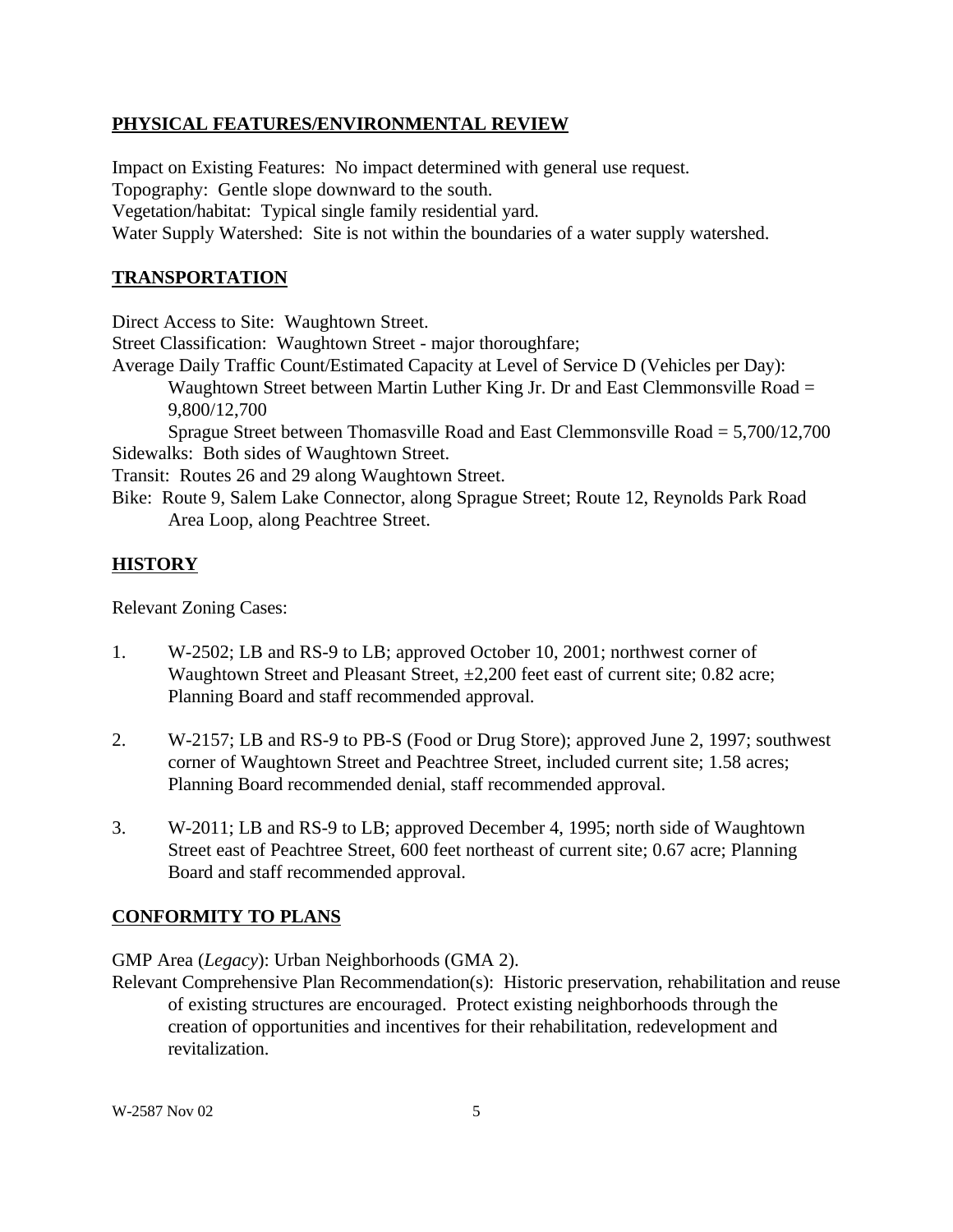Area Plan/Development Guide: *Southeast Winston-Salem Area Plan* (2002).

Relevant Development Guide Recommendation(s): The *Southeast Winston-Salem Area Plan* recommends protecting residential areas and preserving the existing historic/architectural aspects of the community through the retention of historic buildings from the late nineteenth and early twentieth century.

# **COMMUNITY DEVELOPMENT**

Certified Area/Name: Forest Park. Type of Certification: Rehabilitation, Conservation and Reconditioning Area. Redevelopment Recommendation(s): Not applicable.

## **HISTORIC RESOURCES REVIEW**:

National Register of Historic Places: Property located within a National Register Study List District within the proposed Waughtown National Register Historic District.

Comments: This property is a c.1920 Bungalow which contributes to the character of the Waughtown Historic District. It is a one-and-a-half story; side gabled structure with vinyl siding, an engaged porch, square posts, and knee braces. The property was inhabited by J.C. Smith from c.1920-1950.

# **ANALYSIS**

The request is to rezone a 0.43 acre lot located  $\pm 250$  feet west of Peachtree Street on the south side of Waughtown Street from PB-S to RS-9. Currently located on the property is a single family residential building, (c.1920 Bungalow), which is within the proposed Waughtown National Register Historic District. The general character of the surrounding area is typical of a traditional urban neighborhood. Waughtown Street is lined with a seasoned variety of housing types including single family residences and an occasional duplex. The structures are sited fairly close to the street and sidewalks are the norm. The properties immediately eastward are also zoned PB-S. Located further east on Waughtown Street are several small to medium sized retail establishments and a church which are zoned LB.

In 1997, the subject property as a portion of a larger site was rezoned to PB-S. The approved site plan is for a 10,900 square foot Food or Drug Store. To date, no such construction has taken place and the associated parcels remain in multiple ownership. Staff was initially concerned that if approved, the subject request would essentially leave the remaining PB-S properties with an invalidated site plan. While this is in fact the case, and the overall neighborhood could benefit from a well designed corner store, and the passage of five years has given the original petitioner ample time complete the project. It is unreasonable to expect the subject property owners to wait indefinitely for the approved site plan to materialize. In addition, the remaining 1.15 acres of PB-S property is large enough to be separately redesigned for an alternative commercial endeavor.